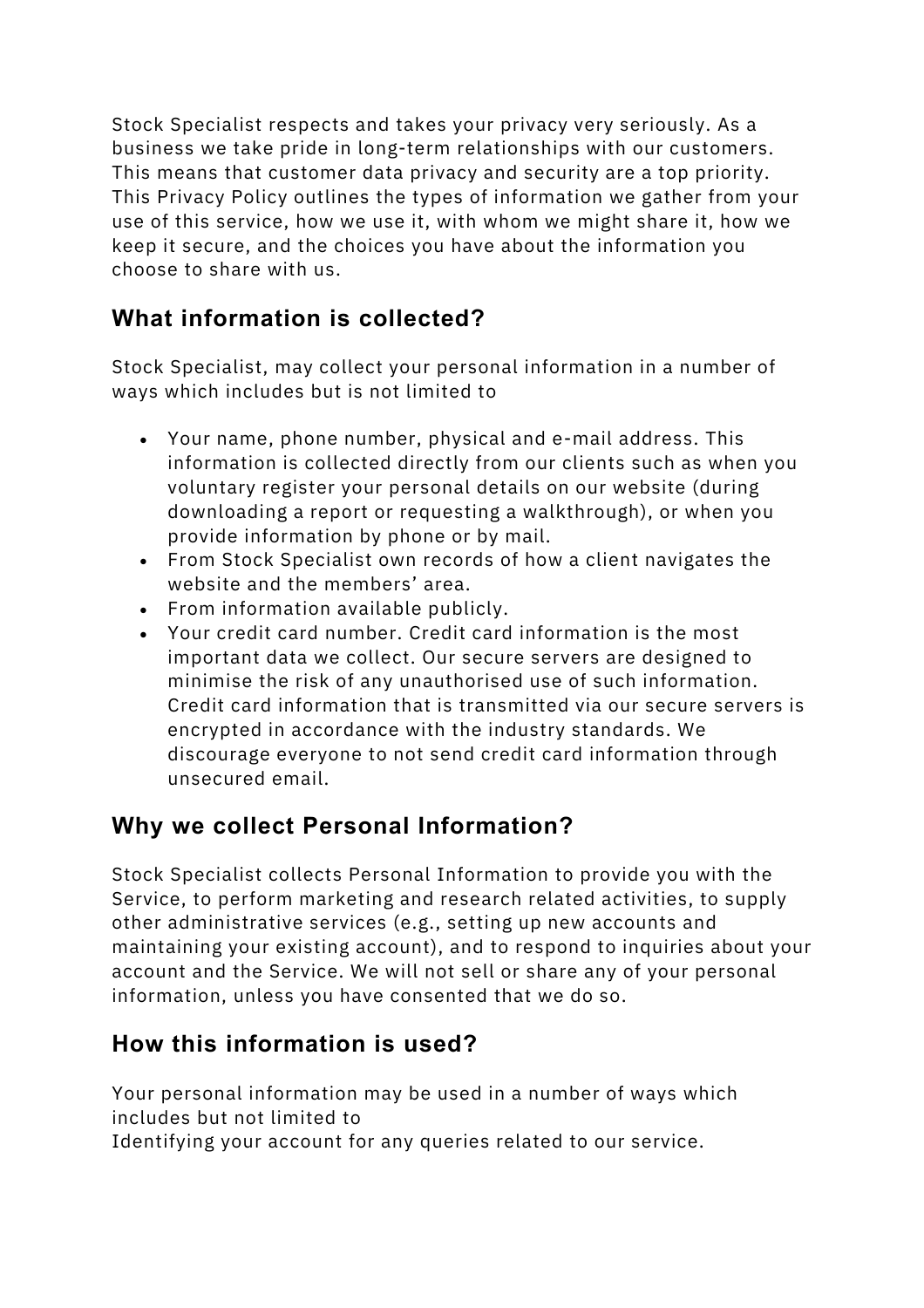- To provide and manage administrative services including but not limited to billing, maintaining clients' accounts and collecting recurring payments.
- By understanding your personal information we use this to provide you with better and more personalised services to provide tailor made solutions.
- Research & development of our services.
- Your information may also be used to promote stock related research or other services which we may find useful to you. We provide an opportunity to all our clients/prospects to voluntary opt in and out to receive any marketing material from Stock Specialist.
- To provide sales/telemarketing calls our team will make direct sales telephone calls with the objective of achieving sales.
- To contact existing Stock Specialist members to offer any suitable upgrade products/services.
- Collected information may also be used for marketing purposes like promotions of our market research material, which can be directly or indirectly related to our products and services. Clients who may wish to unsubscribe from the receiving such marketing material are able to do so by emailing info@stockspecialist.com.au or by phone. Please note that while Stock Specialist will not freely distribute the information you submit, if you click to unsubscribe from mailings sent to Stock Specialist Opt-In Marketing List from a particular marketer, we are obligated to share your email address with that marketer for the purpose of being added to their Do Not Mail list. How that mailer manages your email address after that time is beyond our control.

# **Security of Personal Information:**

We take security relating to customers information very seriously. The information we collect includes your email address, billing address, credit card information, your Stock Specialist username & password when purchasing a subscription with us. We take multiple preventive measures to make sure your personal information is kept safe.

We at Stock Specialist do not store credit card information. All the credit card transactions are processed through SSL (Secure Socket Layer) encryption. Once the transaction is processed we delete the credit card details on file. While we do our best to protect your Personal Information, we cannot ensure or warrant the security of any information you transmit to us, and you do so at your own risk.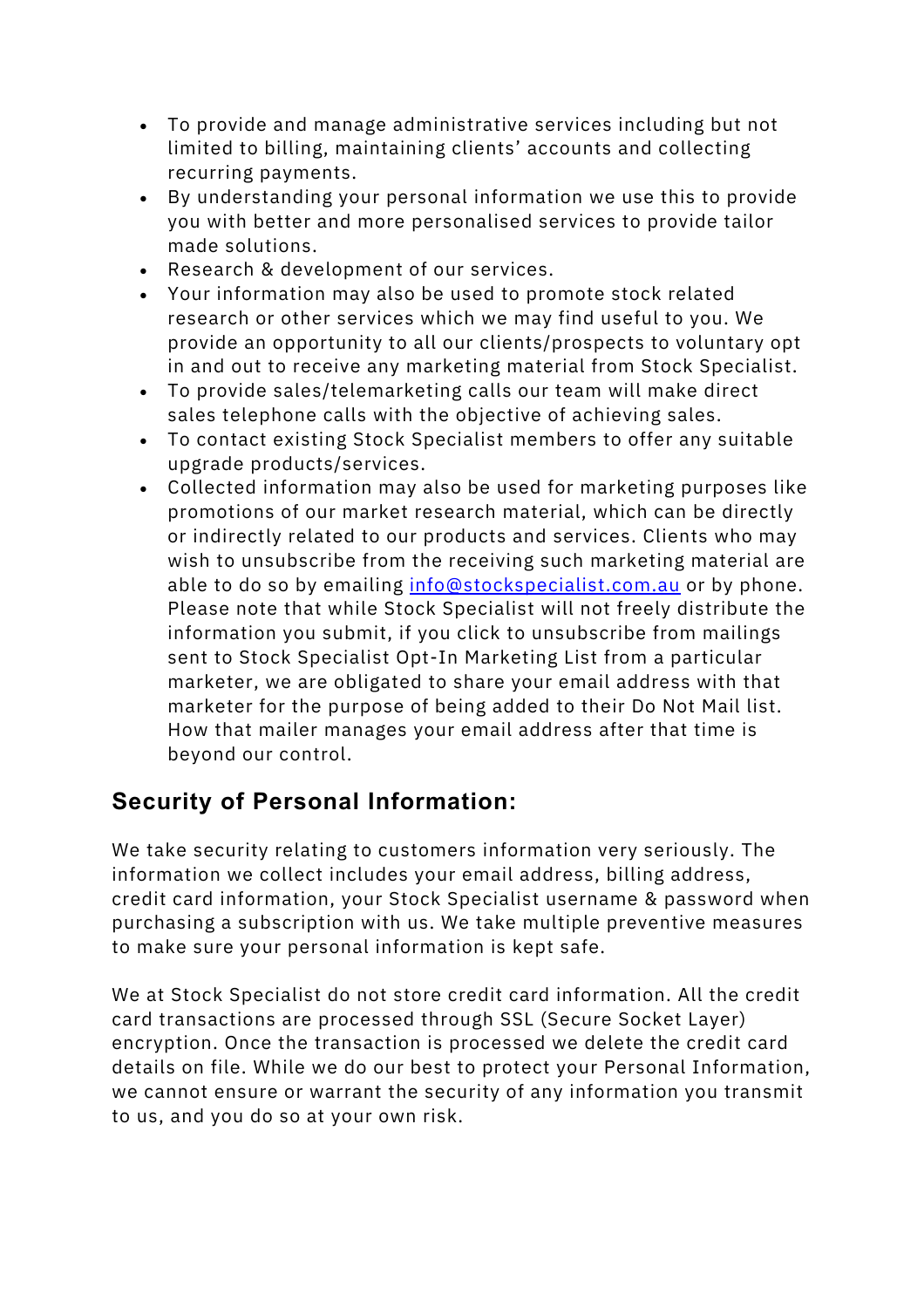# **Other Information**

Our websites record other information as well. This information is used to improve the structure and performance of those sites to provide users with an improved service. Whenever a page is requested from our web server, we record the time, date and URL of the request, along with information on the browser software that is being used.

Stock Specialist uses "Cookies". Cookie is a small piece of data stored on the user's computer by the web browser while using a website. Stock Specialist might have to use cookies at times. This will enable the website to be present information that is tailor made to your needs and preferences, and thus save your time.

The website may collect your IP addresses and other browser preferences, but such information will only be used for analytical purposes and not for anything else.

If you are not comfortable with Stock Specialist having this access, please set your browser to reject cookies. However, please note that rejecting cookies will affect the website performance in that, it will not remember your preferences.

# **Privacy and access to information:**

You have the right to access your personal information Please note that you hold the right to inquire what personal information we hold about you at any point in time. Feel free to email us or contact us via Phone to find out about your personal information. We may be required to verify your identity prior to answering any such queries. Our site may contain links to external sites. We are not responsible for the privacy policies or the content of such sites.

#### **When does Stock Specialist disclose your personal Information?**

For the reasons set out in the above points we may disclose your personal information to companies outside Stock Specialist. When applicable these disclosures are subject to privacy and confidentiality protections. Some of the organisations to which we may disclose your personal information includes but not limited to

Third party service providers who may manage services we provide to our clients, including but not limited to